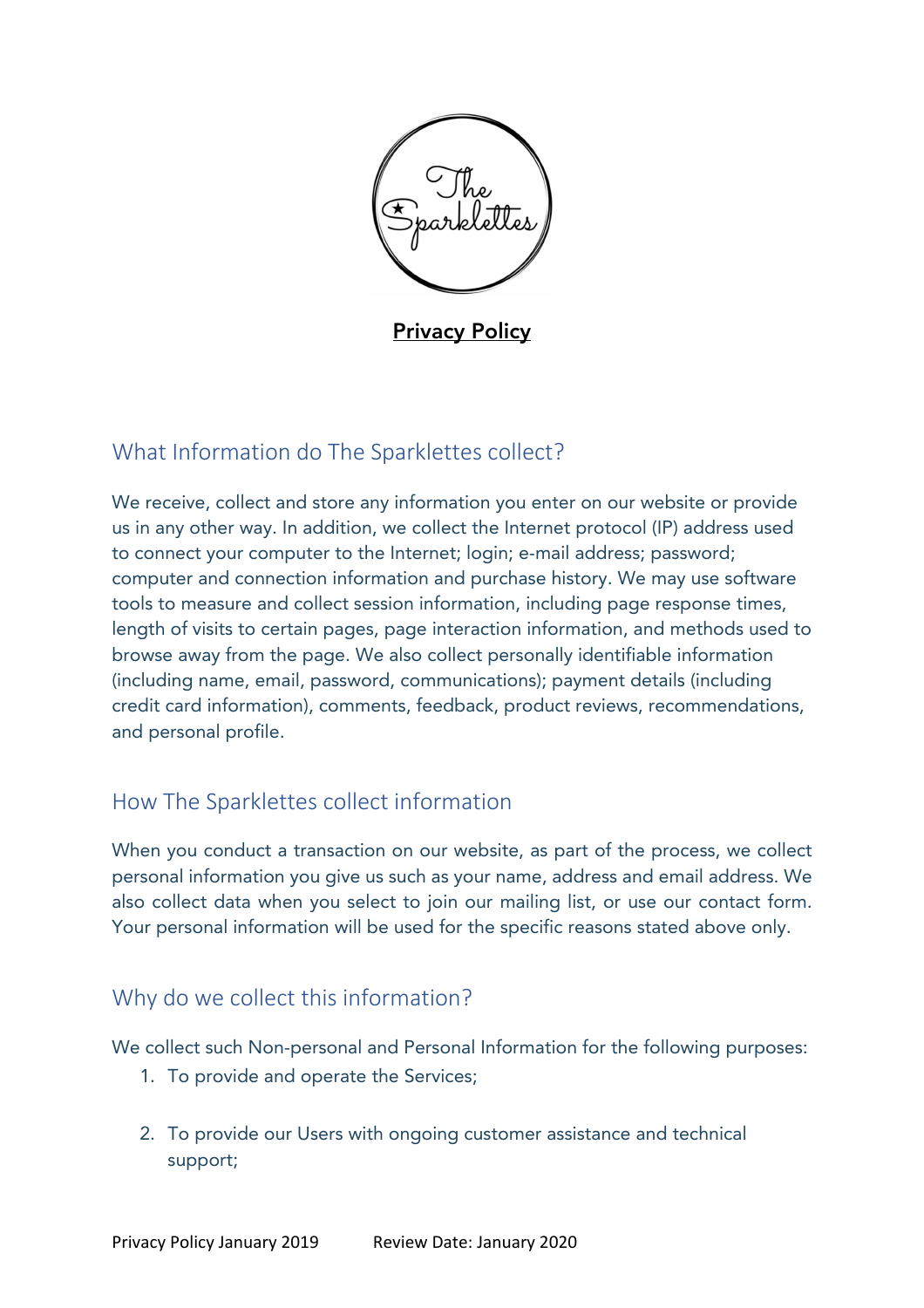- 3. To be able to contact our Visitors and Users with general or personalized service-related notices and promotional messages;
- 4. To create aggregated statistical data and other aggregated and/or inferred Non-personal Information, which we or our business partners may use to provide and improve our respective services;
- 5. To comply with any applicable laws and regulations.

# How do The Sparklettes store, use, share and disclose your site visitors' personal information?

Our company is hosted on the Wix.com platform. Wix.com provides us with the online platform that allows us to sell our products and services to you. Your data may be stored through Wix.com's data storage, databases and the general Wix.com applications. They store your data on secure servers behind a firewall.

All direct payment gateways offered by Wix.com and used by our company adhere to the standards set by PCI-DSS as managed by the PCI Security Standards Council, which is a joint effort of brands like Visa, MasterCard, American Express and Discover. PCI-DSS requirements help ensure the secure handling of credit card information by our store and its service providers.

#### How do The Sparklettes communicate with your site visitors?

We may contact you to notify you regarding your account, to troubleshoot problems with your account, to resolve a dispute, to collect fees or monies owed, to poll your opinions through surveys or questionnaires, to send updates about our company, or as otherwise necessary to contact you to enforce our User Agreement, applicable national laws, and any agreement we may have with you. For these purposes we may contact you via email, telephone, text messages, and postal mail.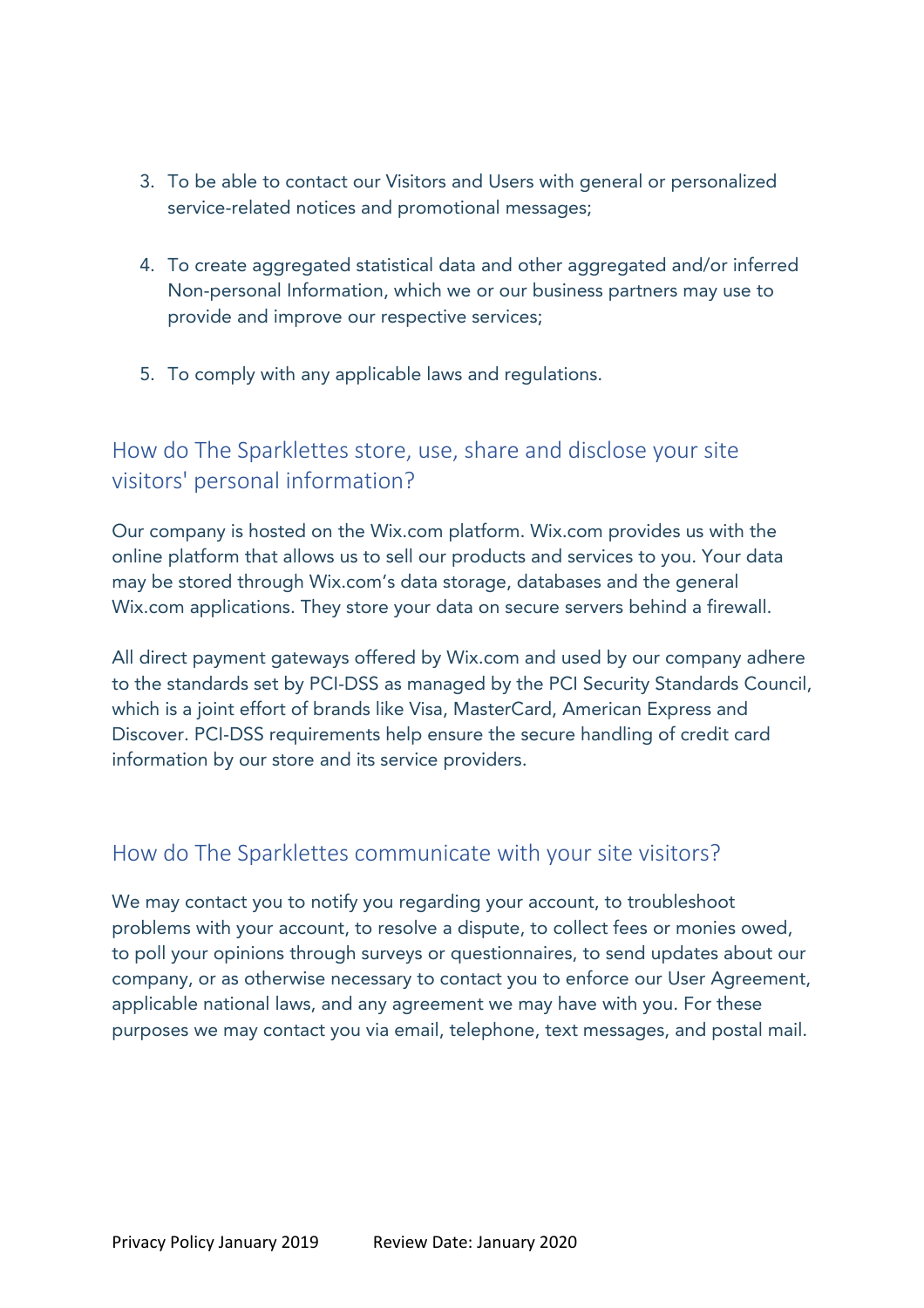# How The Sparklettes use cookies and other tracking tools?

| <b>Cookie name</b>                                                                      | Life span                 | <b>Purpose</b>                                                             |
|-----------------------------------------------------------------------------------------|---------------------------|----------------------------------------------------------------------------|
| svSession                                                                               | Persistent                | Identifies unique visitors and<br>tracks a visitor's sessions on a<br>site |
| hs                                                                                      | Session                   | Security                                                                   |
| <b>XSRF-TOKEN</b>                                                                       | Persistent                | Security                                                                   |
| smSession                                                                               | Persistent<br>(Two weeks) | Identifies logged in site<br>members                                       |
| TSxxxxxxx (where x is<br>replaced with a random<br>series of numbers and<br>letters)    | Persistent                | Security                                                                   |
| TSxxxxxxxx_d<br>(where x is replaced<br>with a random series of<br>numbers and letters) | Persistent                | Security                                                                   |
| RequestID                                                                               | Session                   | Track visitor behavior and<br>measure site performance                     |

The following cookies are employed by our website by wix:

## How can site visitors withdraw their consent?

If you don't want us to process your data anymore, please contact us at *thesparklettes@outlook.com*